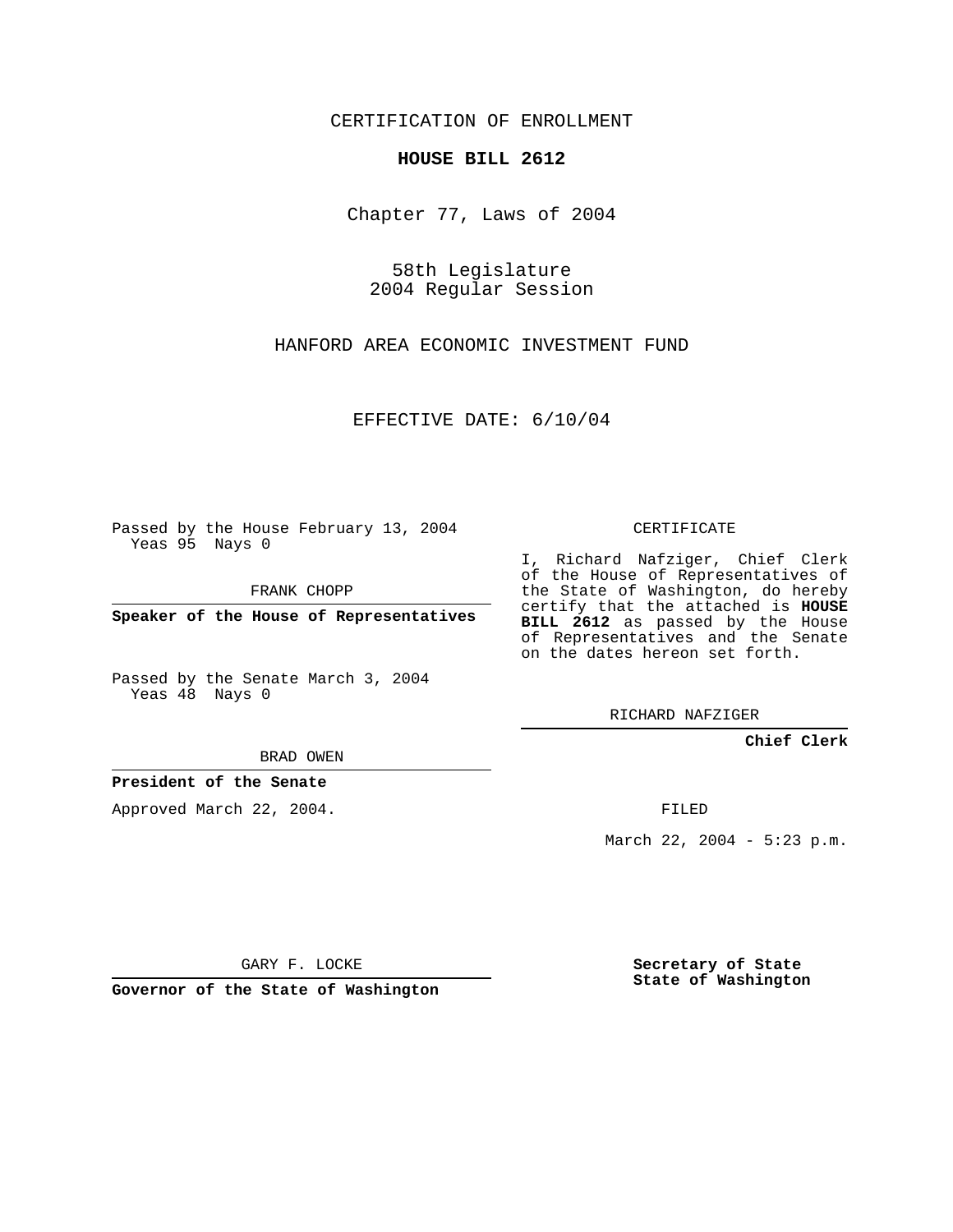## **HOUSE BILL 2612** \_\_\_\_\_\_\_\_\_\_\_\_\_\_\_\_\_\_\_\_\_\_\_\_\_\_\_\_\_\_\_\_\_\_\_\_\_\_\_\_\_\_\_\_\_

\_\_\_\_\_\_\_\_\_\_\_\_\_\_\_\_\_\_\_\_\_\_\_\_\_\_\_\_\_\_\_\_\_\_\_\_\_\_\_\_\_\_\_\_\_

Passed Legislature - 2004 Regular Session

## **State of Washington 58th Legislature 2004 Regular Session**

**By** Representatives Grant, Hankins, Delvin and Veloria; by request of Department of Community, Trade, and Economic Development

Read first time 01/16/2004. Referred to Committee on Technology, Telecommunications & Energy.

1 AN ACT Relating to the Hanford area economic investment fund; and 2 amending RCW 43.31.422 and 43.31.428.

3 BE IT ENACTED BY THE LEGISLATURE OF THE STATE OF WASHINGTON:

 4 **Sec. 1.** RCW 43.31.422 and 1998 c 76 s 1 are each amended to read 5 as follows:

 The Hanford area economic investment fund is established in the custody of the state treasurer. Moneys in the fund shall only be used for reasonable assistant attorney general costs in support of the 9 committee or pursuant to the ((<del>recommendations</del>)) <u>decisions</u> of the 10 committee created in RCW 43.31.425 ((and the approval of the director 11 of community, trade, and economic development)) for Hanford area revolving loan funds, Hanford area infrastructure projects, or other Hanford area economic development and diversification projects, but may not be used for government or nonprofit organization operating expenses. Up to five percent of moneys in the fund may be used for program administration. For the purpose of this chapter "Hanford area" 17 means Benton and Franklin counties. ((Disbursements from the fund  $\theta$  shall be on the authorization of)) The director of community, trade, 19 and economic development or the director's designee shall authorize